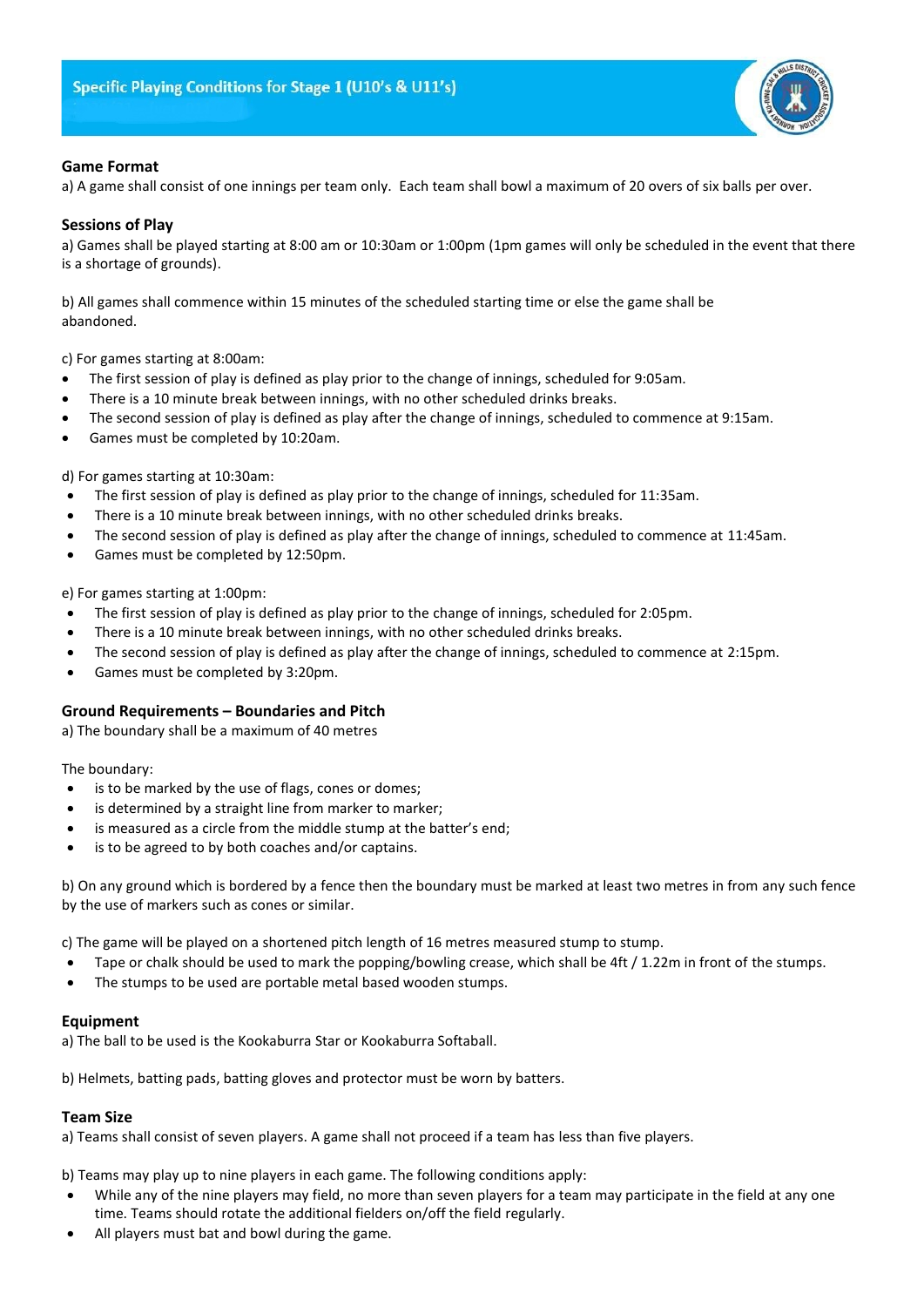## **Batting**

a) Each batter shall face their full allocation of prescribed number of deliveries regardless if they are dismissed based on the following:

- 5 player team  $-6x$  batting retirement 24 balls
- 6 player team  $-6x$  batting retirement 20 balls
- 7 player team 6 x batting retirement 17 balls and 1 x batting retirement 18 balls.
- 8 player team 8 x batting retirement 15 balls
- 9 player team 6 x batting retirement 13 balls and 3 x batting retirement 14 balls.

b) Each time a batter is adjudged to be out four runs will be awarded to the fielding team per dismissal. These runs should be tallied and added to their total at the completion of each innings.

c) The LBW law shall not apply.

d) Batters should change ends upon each dismissal (except where the remaining number of deliveries per batter does not allow this).

e) The team adjudged with the most runs after adding runs for dismissals will be adjudged the winner.

f) The emphasis should be on rotation, so every player gets to bat at different positions during the season.

## **Bowling**

a) Bowling allocations will be as follows based on the number of players available:

- 5 player team 5 players bowl 4 overs
- 6 player team 2 players bowl 4 overs; 4 players bowl 3 overs (incl. wicket-keepers)
- 7 player team 1 player bowls 4 overs, 4 players bowl 3 overs, 2 players bowl 2 overs (incl. wicket-keepers)
- 8 player team 4 players bowl 3 overs, 4 players bowl 2 overs (inc. wicket-keepers)
- 9 player team 2 players bowl 3 overs, 7 players bowl 2 overs (inc. wicket-keepers)

b) All players, except the wicketkeeper, shall bowl a minimum of two overs before any player bowls a third over in each innings.

c) All overs shall be bowled from one end for the entire game.

d) No-balls and wides are not to be re-bowled with the condition that a maximum of six balls only may be bowled in any one over. All no-balls and wides in an over are to count as sundries and are to be recorded in the appropriate columns in the score book. Following a third (or subsequent) no ball or wide in an over, the batter receives a "free hit" from the tee. The batter must hit the free hit forward

e) The emphasis is on rotation, so every player gets to bowl at different positions during the season.

## **Fielding**

a) Each team must use two wicket-keepers for 10 overs each.

b) No players shall field closer than 15 metres from the batter except for the wicketkeeper.

c) The maximum number of players permitted to field on the leg side at any time is three.

d) Rotation of fielders is recommended to ensure all players experience all positions.

## **Insufficient Overs and/or No Result Achieved**

a) A team batting in the first session shall declare its first innings closed at the scheduled end time of that session, or at the completion of 20 overs, whichever occurs first. In either case, the team batting for the second session is entitled to receive the same number of overs as was bowled during the first session.

b) Where the team batting second has not received at least the same number of overs as was bowled to the team batting first, the game will be awarded to the team with the highest score at the equivalent completed over, provided a minimum of 15 overs has been received by both teams.

c) If either team does not receive a minimum of 15 overs, and no result has been achieved, the game shall be deemed a draw.